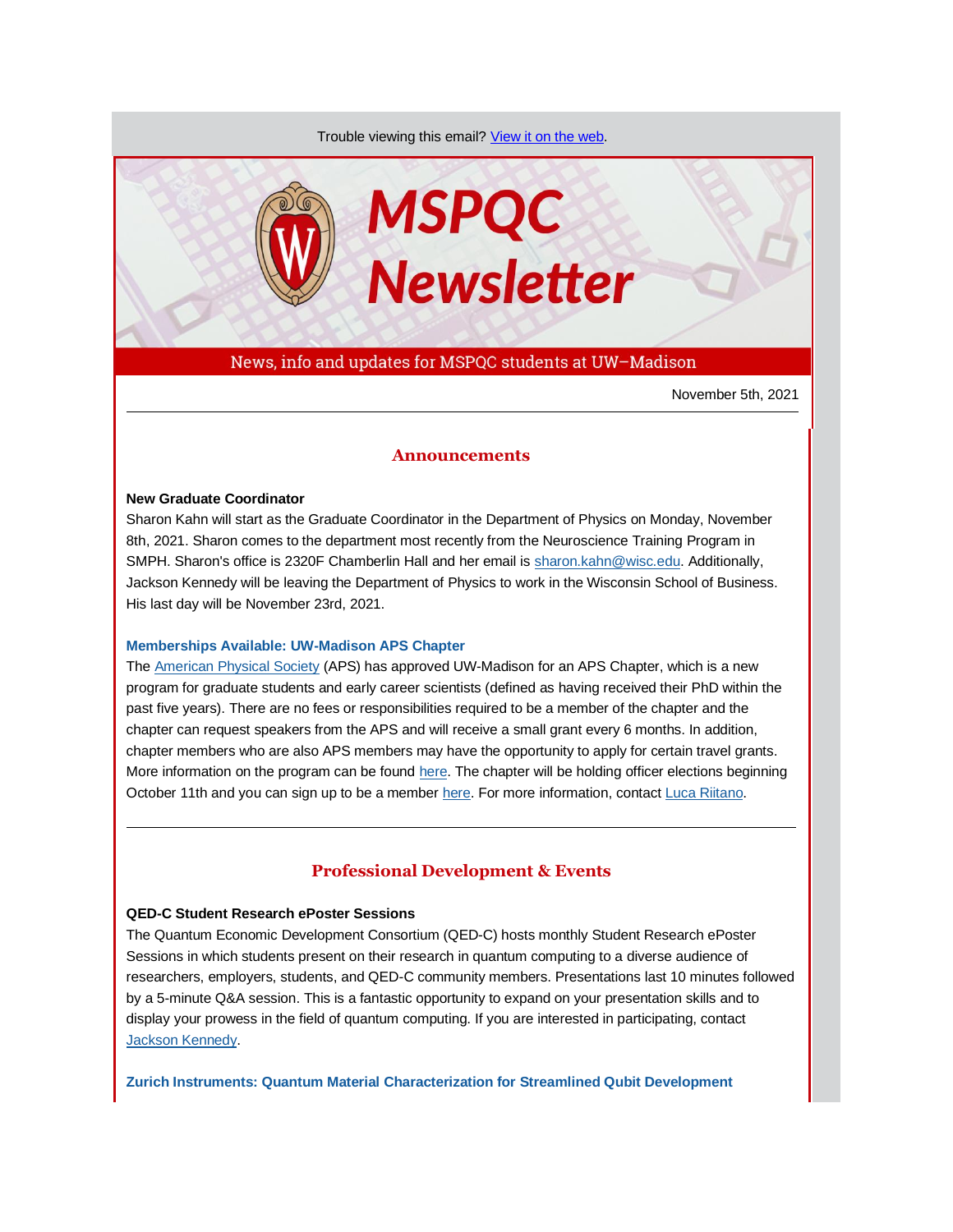## *Date: November 11th, 2021; 11 AM*

Qubits are the main building blocks of quantum devices: improving their performance at every stage of development is thus crucial. A qubit's properties such as its coherence time are directly affected by their architecture and design as well as by the materials chosen. Building a qubit to test each possible variable adds an unnecessary overhead to the characterization effort: this is why it is desirable to develop fast and efficient benchmarks at earlier stages in the process. In this webinar, application scientists Ed, Clemens, Jim and Jelena will demonstrate how lock-in amplifiers operating at frequencies well below the qubits themselves offer a prime way to probe and understand material properties relevant for qubit coherence while keeping measurement times and complexity to a minimum. Click [here t](https://app.explore.wisc.edu/e/er?s=1427524768&lid=25382&elqTrackId=4FD67D3F36DA1909B7A7A2E53DBA2A04&elq=b3d3409d576b47c98c78b9fe1425e2c1&elqaid=21404&elqat=1)o register.

### **[A Life Unimagined with Aaron Williams](https://app.explore.wisc.edu/e/er?s=1427524768&lid=25376&elqTrackId=63D090DFEC77865668E3740CA3FBD35D&elq=b3d3409d576b47c98c78b9fe1425e2c1&elqaid=21404&elqat=1)**

## *Date: November 15th, 2021; 6 - 7 PM*

UW-Madison alumnus Aaron Williams, MBA '73, will deliver the keynote lecture for International Education Week. During the event, Williams will share formative experiences from his youth and defining accomplishments throughout his career, providing inspiration for the next generation who seek to lead on the world stage. He will also read excerpts from his newly released memoir, "A Life Unimagined: The Rewards of Mission-Driven Service in the Peace Corps and Beyond." Clic[k here t](https://app.explore.wisc.edu/e/er?s=1427524768&lid=25376&elqTrackId=63D090DFEC77865668E3740CA3FBD35D&elq=b3d3409d576b47c98c78b9fe1425e2c1&elqaid=21404&elqat=1)o learn more and to register.

# **Employment Opportunities**

#### **[MSPQC Career Toolkit](https://app.explore.wisc.edu/e/er?s=1427524768&lid=16119&elqTrackId=5A49858D7B279578BB1B0FB51CEEA074&elq=b3d3409d576b47c98c78b9fe1425e2c1&elqaid=21404&elqat=1)**

MSPQC Program Coordinator Jackson Kennedy manages and updates the [MSPQC Career Toolkit.](https://app.explore.wisc.edu/e/er?s=1427524768&lid=16119&elqTrackId=09D2E0C03CA2395C49E22DEC7C8591D3&elq=b3d3409d576b47c98c78b9fe1425e2c1&elqaid=21404&elqat=1) This is the central hub for professional development and job search opportunities for MSPQC students and is updated frequently. Contact [Jackson Kennedy](mailto:jckennedy3@wisc.edu) with questions, concerns, and suggestions.

### **[QED-C Student Database](https://app.explore.wisc.edu/e/er?s=1427524768&lid=16143&elqTrackId=3F91B3E99BC944A98E92AF38D30E52E3&elq=b3d3409d576b47c98c78b9fe1425e2c1&elqaid=21404&elqat=1)**

[QED-C](https://app.explore.wisc.edu/e/er?s=1427524768&lid=16144&elqTrackId=A9AB285BA5BE3DC678F7230E21B22D08&elq=b3d3409d576b47c98c78b9fe1425e2c1&elqaid=21404&elqat=1) Maintains a database of students obtaining degrees in quantum computing. This database is shared with employers, internship providers, and consortium partners. To add yourself to this database, complete the [Student Info Form](https://app.explore.wisc.edu/e/er?s=1427524768&lid=16143&elqTrackId=4394A173A56EFED3F138143AA6462B62&elq=b3d3409d576b47c98c78b9fe1425e2c1&elqaid=21404&elqat=1) (password: Students@QED-C) and use Jackson Kennedy (jckennedy3@wisc.edu) as your advisor email.

#### **[Q-Next Opportunities](https://app.explore.wisc.edu/e/er?s=1427524768&lid=25381&elqTrackId=94228FB50F637C0D891FF7830C5D9256&elq=b3d3409d576b47c98c78b9fe1425e2c1&elqaid=21404&elqat=1)**

Q-Next maintains a comprehensive list of opportunities in the quantum industry. Click [here t](https://app.explore.wisc.edu/e/er?s=1427524768&lid=25381&elqTrackId=549E0E6B0E1120E7944F0D18195B54A9&elq=b3d3409d576b47c98c78b9fe1425e2c1&elqaid=21404&elqat=1)o view this list, which is updated regularly.

#### **[Chicago Quantum Exchange: Summer 2022 Internships](https://app.explore.wisc.edu/e/er?s=1427524768&lid=25378&elqTrackId=3C18C5A992720D1D0751E42C03D13491&elq=b3d3409d576b47c98c78b9fe1425e2c1&elqaid=21404&elqat=1)**

The following Chicago Quantum Exchange (CQE) members and partners are soliciting applications for summer 2022 interns: Argonne National Laboratory, Boeing, Corning, CQE: Open Quantum Initiative Undergraduate Fellowship, IBM, Protiviti, & Super.tech. Click [here f](https://app.explore.wisc.edu/e/er?s=1427524768&lid=25378&elqTrackId=3C18C5A992720D1D0751E42C03D13491&elq=b3d3409d576b47c98c78b9fe1425e2c1&elqaid=21404&elqat=1)or further detail on each internship. The [CQE website](https://app.explore.wisc.edu/e/er?s=1427524768&lid=25377&elqTrackId=CF8D9314ACEEBA789304DE255A4EB599&elq=b3d3409d576b47c98c78b9fe1425e2c1&elqaid=21404&elqat=1) is also kept up to date with the latest internship announcements.

# **Useful Links**